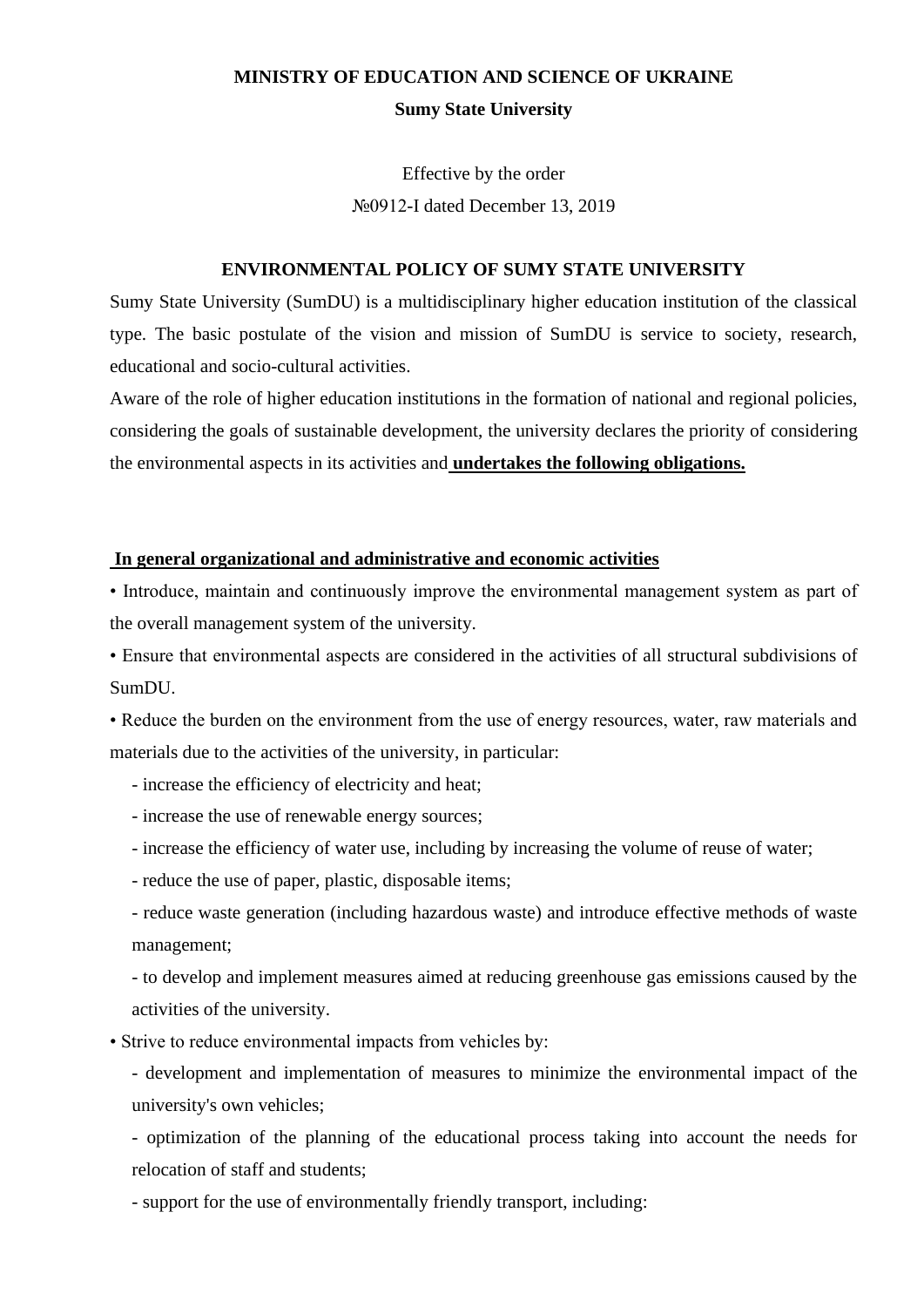o providing conditions for the use of bicycles;

o development and implementation of measures to support the use of electric vehicles;

- development and implementation of other solutions aimed at reducing the environmental impact of vehicles.

• Consider environmental aspects and apply the principles of ecological (sustainable) construction in the arrangement of the university campus.

• Avoid using, where it is possible, of environmentally harmful substances, materials and processes;

• Consider, as far as possible, environmental aspects in the procurement of products, services, as well as interaction with contractors, in particular by:

- giving preference, as far as possible, to those products which cause less harm to the environment and human health;

- establishing, where it is appropriate, of additional environmental requirements for suppliers of goods, services, and contractors.

• Cooperate on environmental issues with authorities, scientific, educational and other institutions and stakeholders at the local, regional, national and international levels.

### **In educational activities**

• To train specialists with higher education, postgraduate and doctoral students in the field of ecology, environmental protection and sustainable nature management.

• To increase students' understanding of the environmental aspects of their future professional activities, in particular by:

- inclusion of relevant environmental issues, including those devoted to climate change in the curricula (relevant risks, combating climate change, adaptation to climate change);

- inclusion of majors of additional elective courses of environmental direction in the curricula.

• Include environmental issues in the training programs of university staff.

• Provide training services to outsiders on specific issues in the field of ecology, environmental protection and sustainable use of nature.

# **In scientific activity**

• Develop existing and initiate new areas of research and development of environmental orientation, in particular, those that are interdisciplinary and focused on the needs of society.

• Do not allow research and development, the processes, or the use of results of which, can lead to negative environmental consequences.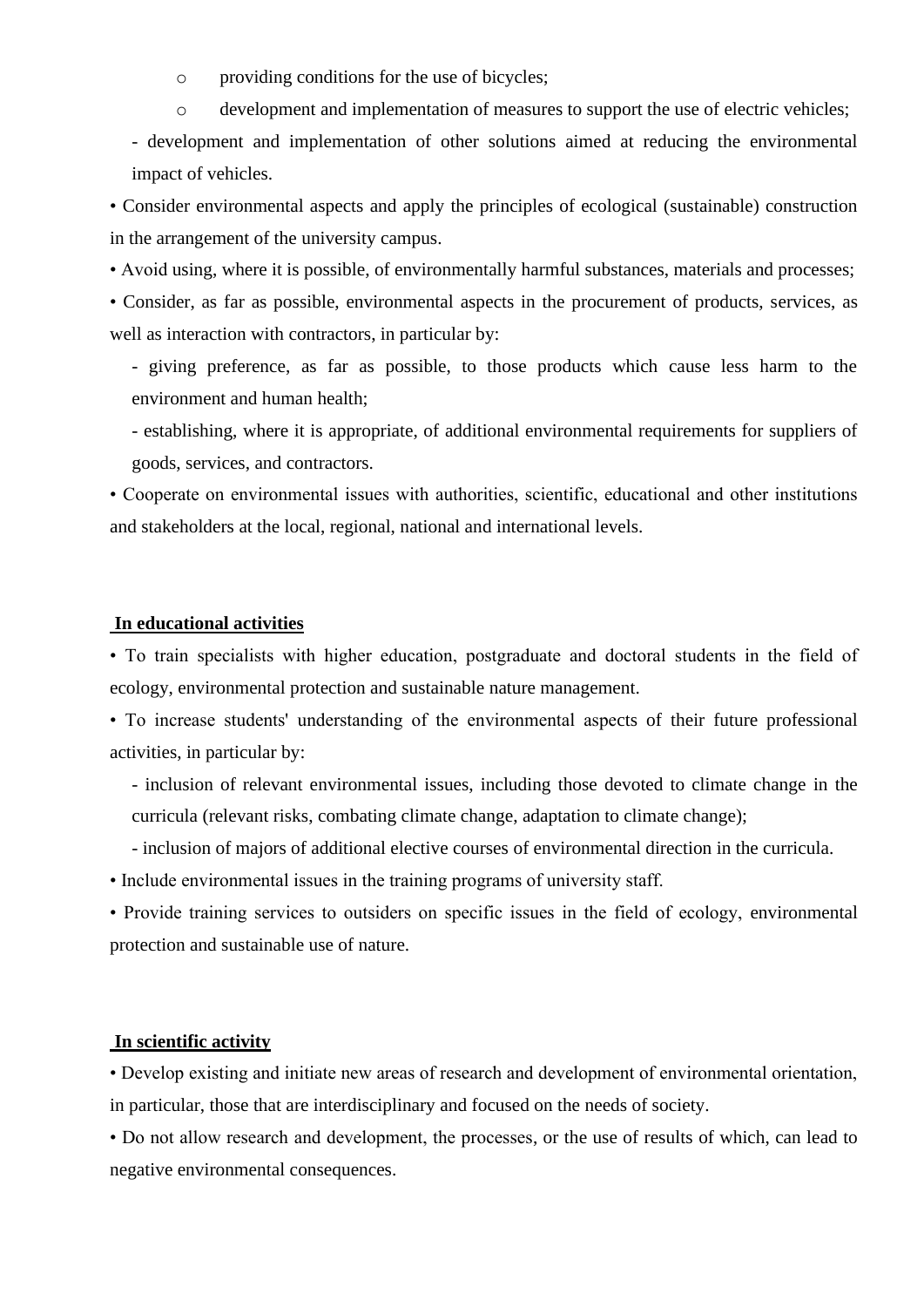• Cooperate with public authorities and local governments in providing consulting and research services, research and development, program development, etc. in the field of ecology, environmental protection and sustainable use of nature.

# **In extracurricular activities**

• Raise environmental education and awareness of staff, students and the general public, in particular by:

- carrying out of actions for popularization of knowledge of an ecological orientation, and also results of own researches and developments of an ecological orientation;

- carrying out of targeted activities and supporting volunteer initiatives in the field of environmental orientation, in particular those involving university staff and students.
- Consider environmental aspects when organizing extracurricular activities.

Sumy State University undertakes to plan and implement the planned activities aimed at implementing the declared provisions and constantly improve environmental performance.

The ecological policy of SumDU should be brought to the knowledge of all employees of the university and considered by them in their current activities.

SumDU Environmental Policy is a public document that should be available for stakeholders.

Environmental policy may be revised as necessary. Appropriate adjustments may be made when revising environmental policy.

Approved by the Academic Council of SumDU Protocol №05 dated 12.12.2019.

Head of the Academic Council **A.V. Vasylyev** A.V. Vasylyev

Secretary **A.I.** Ruban

Responsible for establishment of the Environmental Policy The Head of the Research Center of Applied Environmental Research D.O. Laznenko